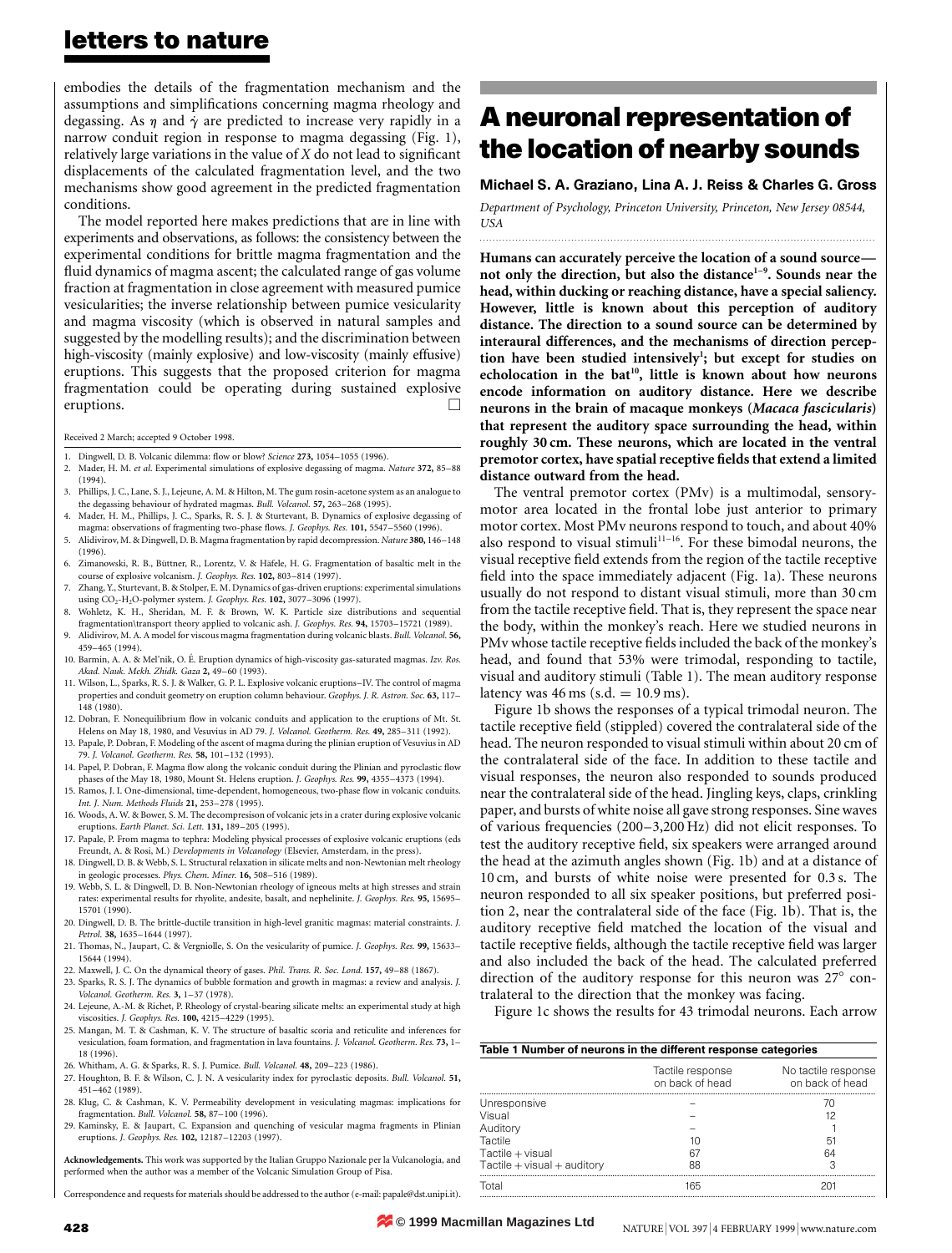### letters to nature

represents the preferred auditory direction for one neuron. The auditory responses in PMv clearly span the entire contralateral space, and seem to represent the space in front of the head (31 neurons) more densely than the space behind the head (12 neurons;  $\chi^2 = 8.4, P \le 0.01$ . Almost all neurons with an auditory response also responded to a touch on the ears or back of the head (Table 1). Yet the tactile receptive fields of these trimodal neurons were rarely restricted to the back of the head (9/91, 10%); most also included parts of the cheek, eyebrow, snout or jaw (82/91, 90%). Likewise, the visual receptive fields were sometimes located in the periphery and sometimes extended into the centre of the visual field. That is, the trimodal neurons in PMv do not form a back-of-the-head representation, but instead form a complete representation of the space around the head. As already described, the visual representation in PMv emphasizes the space within reaching distance. Do the auditory receptive fields have a similar spatial limit?

Figure 2 shows data from four trimodal neurons. We manipulated both the amplitude of the sound and the distance between the



Figure 1 Responses of bimodal and trimodal neurons in PMv. a, Receptive fields of a typical bimodal, visual-tactile neuron. The tactile receptive field (shaded) is on the front of the face contralateral to the recording electrode (indicated by the arrowhead). The visual receptive field (boxed) is confined to a region of space within about 10 cm of the tactile receptive field.  $\mathbf b$ , Responses of a typical trimodal, visual-tactile-auditory neuron. The tactile receptive field is contralateral to the recording electrode (indicated by the black spot) and includes the ear and back of the head. The visual receptive field (not shown) extends about 20 cm into the space near the contralateral side of the face. The histograms show the response, summed over ten trials, to a burst of white noise presented 10 cm away at the indicated azimuth angles. c, The calculated preferred direction of the auditory response for 43 trimodal neurons. Each arrow shows the result for one neuron. Preferred direction is given by  $(\Sigma \phi_n r_n)/\Sigma r_n$ , where  $\phi_n =$  the angular position of speaker n, and  $r_n$  = the neuron's response to speaker n (mean number of spikes per s in the stimulus period).

speaker and the head. In Fig. 2a, the neuron responded to sounds presented 10 cm from the head. Sounds presented 30 or 50 cm away did not elicit a response, even though they covered the same range of amplitudes measured at the head. The effect of distance on the response of the neuron was statistically significant, but there was no significant overall effect of the amplitude of the sound on the response of the neuron (see regression analysis in legend of Fig. 2). Data from another neuron are shown in Fig. 2b. Like the cell in Fig. 2a, this neuron responded significantly better to closer stimuli, but unlike that cell, it responded significantly better to higheramplitude stimuli as well. The neuron in Fig. 2c had an inhibitory response to auditory stimuli and an excitatory response to tactile stimuli. It responded best, that is, had the lowest firing rate, to sounds presented 10 cm away, and responded less well to sounds at 30 or 50 cm. Again the effect both of distance and of amplitude was significant. We often found trimodal neurons with an inhibitory auditory response and an excitatory tactile response, or vice versa (17 of 91 trimodal neurons, 19%). This result demonstrates that the response to nearby sounds is not caused by the sound mechanically stimulating the tactile receptive field. Finally, for the neuron in Fig. 2d, the response showed no significant dependence on the distance to the sound source, and instead depended on the amplitude of the sound.

In total, 44 neurons (34 in monkey 1, 10 in monkey 2) were tested for dependence on stimulus amplitude and distance. Of these, 15



Figure 2 Auditory responses of four trimodal neurons to white noise, presented at five amplitudes and three distances from the head.  $x$ -axis, sound pressure level of stimulus measured at the head; y-axis, response of neuron in spikes per s. Distance of speaker from the head: squares, 10 cm; diamonds, 30 cm; circles, 50 cm. Each point is based on ten trials. Error bars, standard error of the mean. The neurons in a and b responded best to the closest stimuli. The neuron in chad an inhibitory response; it responded better (lower firing rate) to closer stimuli. In d, the neuron responded better to higher-amplitude stimuli, but showed no sensitivity to the distance of the stimulus. A linear regression analysis $^{26}$  was done to test the significance of the effect of distance  $(t<sub>d</sub>)$  and of amplitude  $(t<sub>a</sub>)$ independently of each other. For the neuron in  $a, t_d = -7.194, P < 0.001; t_a = 1.335$ ,  $P = 0.184$ ; **b**,  $t_{d} = -7.235$ ,  $P < 0.001$ ;  $t_{a} = 3.711$ ,  $P < 0.001$ ; **c**,  $t_{d} = 4.225$ ,  $P < 0.001$ ;  $t_a = -4.745, P < 0.001$ ; d,  $t_d = -1.241, P = 0.217$ ;  $t_a = 7.549, P < 0.001$ .